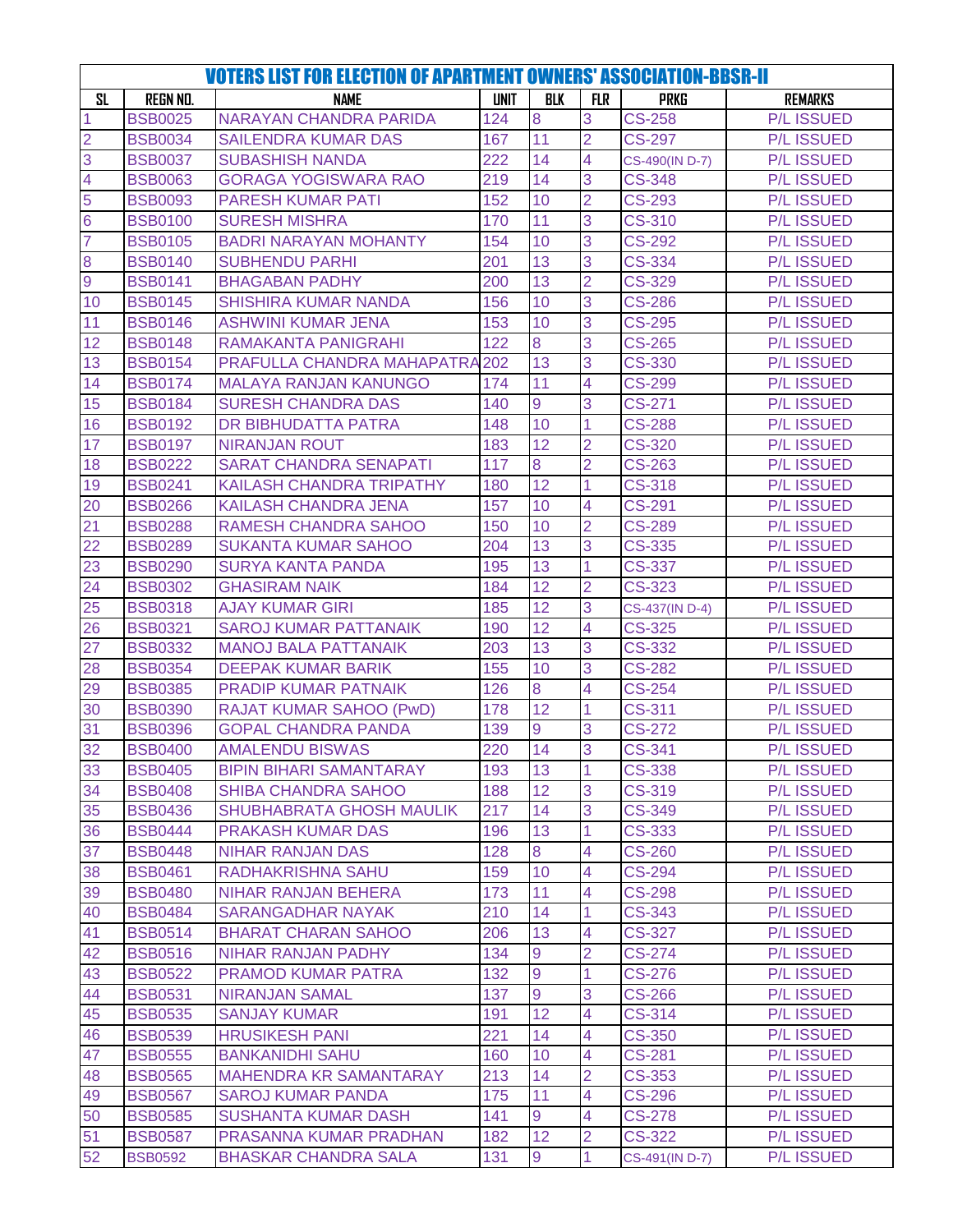| 53  | <b>BSB0596</b> | <b>ASHIS KUMAR MITRA</b>      | 146 | 10             | 1                       | <b>CS-287</b>  | <b>P/L ISSUED</b> |
|-----|----------------|-------------------------------|-----|----------------|-------------------------|----------------|-------------------|
| 54  | <b>BSB0597</b> | <b>PRAVAT KUMAR DAS</b>       | 181 | 12             | $\overline{2}$          | <b>CS-316</b>  | <b>P/L ISSUED</b> |
| 55  | <b>BSB0609</b> | <b>HARSHA BARDHAN GARNAIK</b> | 223 | 14             | $\overline{4}$          | <b>CS-342</b>  | <b>P/L ISSUED</b> |
| 56  | <b>BSB0617</b> | <b>SUJIT MALLICK</b>          | 214 | 14             | $\overline{2}$          | <b>CS-351</b>  | <b>P/L ISSUED</b> |
| 57  | <b>BSB0632</b> | <b>RAJESH KUMAR BAG</b>       | 224 | 14             | 4                       | <b>CS-355</b>  | <b>P/L ISSUED</b> |
| 58  | <b>BSB0645</b> | <b>RANJAN KUMAR BEHERA</b>    | 198 | 13             | $\overline{2}$          | CS-436(IN D-4) | <b>P/L ISSUED</b> |
| 59  | <b>BSB0661</b> | <b>BISHNU CHARAN SAHOO</b>    | 138 | 9              | 3                       | <b>CS-277</b>  | <b>P/L ISSUED</b> |
| 60  | <b>BSB0666</b> | V NALINI KUMAR PATRO (PwD)    | 116 | 8              | 1                       | <b>CS-251</b>  | <b>P/L ISSUED</b> |
| 61  | <b>BSB0673</b> | <b>GITANJALI S SAMAL</b>      | 192 | 12             | $\overline{4}$          | <b>CS-313</b>  | <b>P/L ISSUED</b> |
| 62  | <b>BSB0675</b> | <b>NILAMANI MAHARANA</b>      | 121 | 8              | 3                       | <b>CS-257</b>  | <b>P/L ISSUED</b> |
| 63  | <b>BSB0679</b> | <b>TUSHAR RANJAN MOHANTY</b>  | 149 | 10             | $\overline{2}$          | <b>CS-290</b>  | <b>P/L ISSUED</b> |
| 64  | <b>BSB0686</b> | <b>SURESH KUMAR PATRI</b>     | 118 | 8              | $\overline{2}$          | <b>CS-252</b>  | <b>P/L ISSUED</b> |
| 65  | <b>BSB0699</b> | <b>BASANTA KUMARI PANDA</b>   | 208 | 13             | 4                       | <b>CS-339</b>  | <b>P/L ISSUED</b> |
| 66  | <b>BSB0712</b> | <b>SITIKANTHA RATH</b>        | 142 | 9              | $\overline{4}$          | <b>CS-270</b>  | <b>P/L ISSUED</b> |
| 67  | <b>BSB0716</b> | <b>KIRAN KUMAR BEHERA</b>     | 161 | 11             | 1                       | CS-455(IN D-5) | <b>P/L ISSUED</b> |
| 68  | <b>BSB0717</b> | <b>MANORANJAN PANDA</b>       | 176 | 11             | 4                       | <b>CS-309</b>  | <b>P/L ISSUED</b> |
| 69  | <b>BSB0734</b> | <b>SUDHIRA KUMAR SAHOO</b>    | 205 | 13             | $\overline{4}$          | <b>CS-331</b>  | <b>P/L ISSUED</b> |
| 70  | <b>BSB0735</b> | PRAMODA KUMAR CHINHARA        | 151 | 10             | $\overline{2}$          | CS-454(IN D-5) | <b>P/L ISSUED</b> |
| 71  | <b>BSB0736</b> | <b>BISWARANJAN SAHOO</b>      | 113 | 8              | 1                       | <b>CS-262</b>  | <b>P/L ISSUED</b> |
| 72  | <b>BSB0737</b> | <b>TRILOCHAN SAHOO</b>        | 177 | 12             | 1                       | <b>CS-312</b>  | <b>P/L ISSUED</b> |
| 73  | <b>BSB0738</b> | <b>RANJAN KUMAR PARIDA</b>    | 199 | 13             | $\overline{2}$          | <b>CS-328</b>  | <b>P/L ISSUED</b> |
| 74  | <b>BSB0741</b> | PABITRA KUMAR DEBATA          | 147 | 10             | 1                       | <b>CS-283</b>  | <b>P/L ISSUED</b> |
| 75  | <b>BSB0742</b> | <b>APARTI MALLICK</b>         | 179 | 12             | 1                       | <b>CS-317</b>  | <b>P/L ISSUED</b> |
| 76  | <b>BSB0743</b> | <b>MIHIR CHAND MALLICK</b>    | 144 | $\overline{9}$ | 4                       | <b>CS-268</b>  | <b>P/L ISSUED</b> |
| 77  | <b>BSB0745</b> | <b>ASHOK KUMAR DASH</b>       | 135 | $\overline{9}$ | $\overline{2}$          | <b>CS-267</b>  | <b>P/L ISSUED</b> |
| 78  | <b>BSB0746</b> | <b>DURGA MADHAB PADHY</b>     | 130 | 9              | 1                       | <b>CS-275</b>  | <b>P/L ISSUED</b> |
| 79  | <b>BSB0748</b> | <b>SRIKANTA KUMAR PADHI</b>   | 123 | 8              | 3                       | $CS-256$       | <b>P/L ISSUED</b> |
| 80  | <b>BSB0749</b> | <b>BISWANATH SAHOO</b>        | 197 | 13             | $\overline{2}$          | <b>CS-336</b>  | <b>P/L ISSUED</b> |
| 81  | <b>BSB0751</b> | <b>PRAMOD KUMAR SAMAL</b>     | 125 | 8              | 4                       | <b>CS-261</b>  | <b>P/L ISSUED</b> |
| 82  | <b>BSB0752</b> | PREMANSU KUMAR MOHANTY        | 129 | 9              | 1                       | <b>CS-269</b>  | <b>P/L ISSUED</b> |
| 83  | <b>BSB0753</b> | <b>BIMAL KUMAR MOHAPATRA</b>  | 209 | 14             | 1                       | <b>CS-346</b>  | <b>P/L ISSUED</b> |
| 84  | <b>BSB0755</b> | <b>DEBASIS MOHANTY</b>        | 211 | 14             | 1                       | <b>CS-354</b>  | <b>P/L ISSUED</b> |
| 85  | <b>BSB0756</b> | <b>AMBIKA PRASAD GHOSH</b>    | 114 | 8              | 1                       | <b>CS-255</b>  | <b>P/L ISSUED</b> |
| 86  | <b>BSB0758</b> | <b>ASIS KUMAR PANDA</b>       | 166 | 11             | $\overline{2}$          | <b>CS-305</b>  | <b>P/L ISSUED</b> |
| 87  | <b>BSB0759</b> | NABAGHANA SETHY               | 119 | 8              | 2                       | CS-253         | <b>P/L ISSUED</b> |
| 88  | <b>BSB0760</b> | <b>NILAMANI KUNDU</b>         | 127 | 8              | $\overline{4}$          | CS-009(IN A-1) | <b>P/L ISSUED</b> |
| 89  | <b>BSB0764</b> | <b>KOTLA SHIBA PRASAD</b>     | 215 | 14             | $\overline{2}$          | <b>CS-344</b>  | <b>P/L ISSUED</b> |
| 90  | <b>BSB0767</b> | <b>SUKESH KUMAR NAYAK</b>     | 143 | 9              | 4                       | CS-279         | <b>P/L ISSUED</b> |
| 91  | <b>BSB0768</b> | <b>KABIRAJ SABAR</b>          | 162 | 11             | 1                       | <b>CS-303</b>  | <b>P/L ISSUED</b> |
| 92  | <b>BSB0771</b> | <b>BIJAY KETAN DAS</b>        | 115 | 8              | 1                       | <b>CS-264</b>  | <b>P/L ISSUED</b> |
| 93  | <b>BSB0772</b> | RAMACHANDRA SINGH SAMANTA     | 163 | 11             | 1                       | <b>CS-302</b>  | <b>P/L ISSUED</b> |
| 94  | <b>BSB0774</b> | <b>DHANESWAR SAHOO</b>        | 169 | 11             | 3                       | <b>CS-300</b>  | <b>P/L ISSUED</b> |
| 95  | <b>BSB0776</b> | <b>SAURAV PRADHAN</b>         | 133 | 9              | $\overline{2}$          | <b>CS-280</b>  | <b>P/L ISSUED</b> |
| 96  | <b>BSB0781</b> | <b>UTTAM CHARAN NAYAK</b>     | 120 | 8              | $\overline{2}$          | <b>CS-259</b>  | <b>P/L ISSUED</b> |
| 97  | <b>BSB0788</b> | <b>HARIHAR SUKLA</b>          | 145 | 10             | 1                       | <b>CS-285</b>  | <b>P/L ISSUED</b> |
| 98  | <b>BSB0789</b> | <b>SRIKANTA KUMAR PARIDA</b>  | 158 | 10             | $\overline{4}$          | <b>CS-284</b>  | <b>P/L ISSUED</b> |
| 99  | <b>BSC0027</b> | <b>UMA SANKAR MISRA</b>       | 95  | 6              | $\overline{\mathbf{4}}$ | CS-374         | P/L ISSUED        |
| 100 | <b>BSC0032</b> | <b>BINOD BIHARI KAR</b>       | 100 | 7              | $\mathbf{1}$            | <b>CS-401</b>  | P/L ISSUED        |
| 101 | <b>BSC0038</b> | SUBASH CHANDRA CHOUDHARY      | 125 | 8              | 4                       | <b>CS-414</b>  | P/L ISSUED        |
| 102 | <b>BSC0052</b> | <b>OM PRAKASH SUTAR</b>       | 82  | 6              | 1                       | <b>CS-380</b>  | P/L ISSUED        |
| 103 | <b>BSC0068</b> | <b>SOMANATH JENA</b>          | 78  | 5              | $\overline{\mathbf{4}}$ | <b>CS-356</b>  | P/L ISSUED        |
| 104 | <b>BSC0071</b> | <b>JAGAT KUMAR PATNAIK</b>    | 75  | 5              | 3                       | <b>CS-358</b>  | P/L ISSUED        |
| 105 | <b>BSC0072</b> | <b>DILLIP KUMAR CHOUDHURY</b> | 126 | 8              | $\overline{\mathbf{4}}$ | <b>CS-405</b>  | P/L ISSUED        |
| 106 | <b>BSC0077</b> | R LOKESWARA PATNAIK           | 66  | 5              | 1                       | <b>CS-360</b>  | P/L ISSUED        |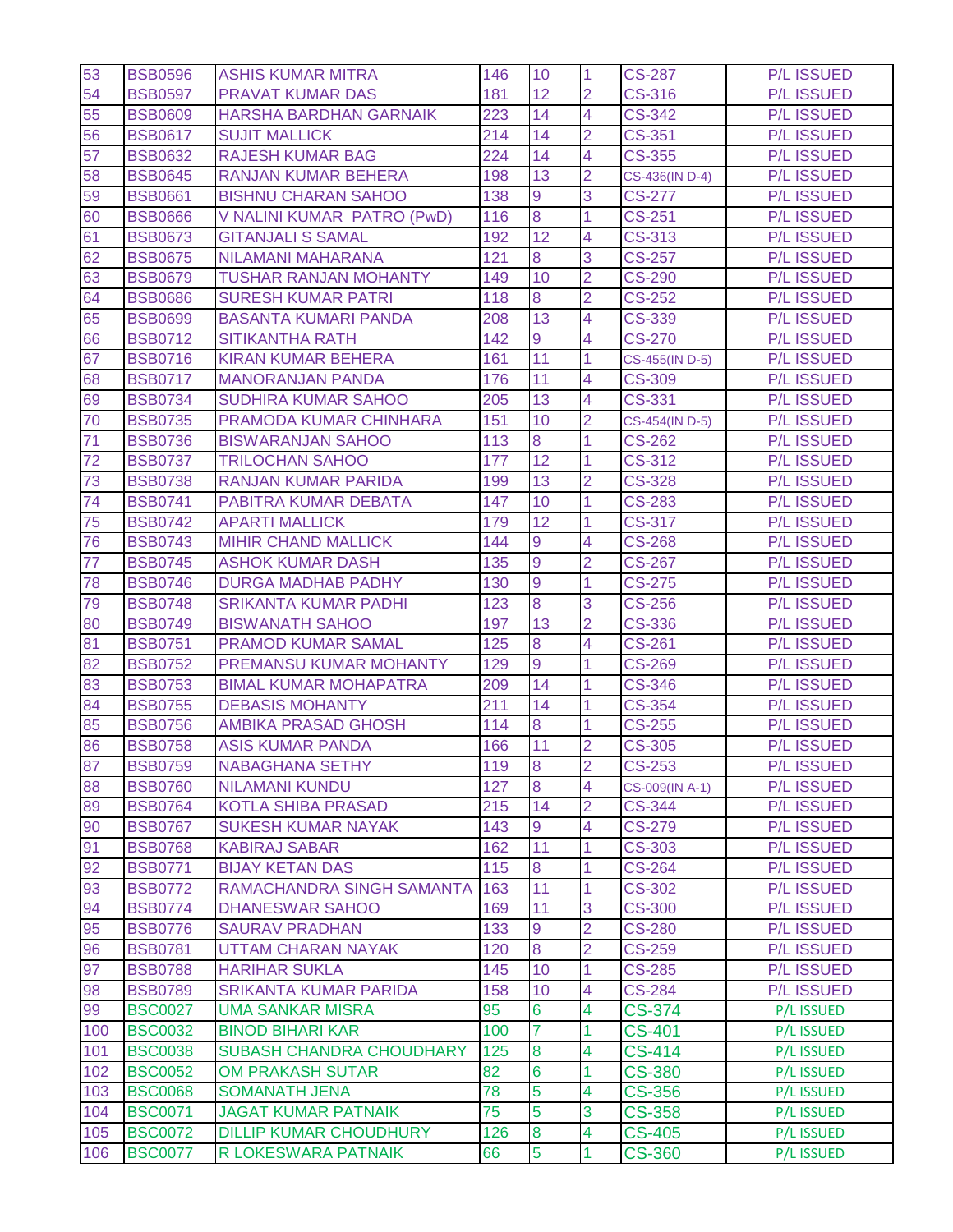| 107 | <b>BSC0088</b> | NARENDRA KUMAR PAL                 | 93              | 6               | 4                   | <b>CS-381</b>               | P/L ISSUED        |
|-----|----------------|------------------------------------|-----------------|-----------------|---------------------|-----------------------------|-------------------|
| 108 | <b>BSC0091</b> | <b>SATISH KUMAR MISHRA</b>         | 83              | 6               | 1                   | <b>CS-377</b>               | P/L ISSUED        |
| 109 | <b>BSC0095</b> | <b>DIPAK KUMAR SWAIN</b>           | 88              | $6\overline{6}$ | $\overline{2}$      | <b>CS-385</b>               | P/L ISSUED        |
| 110 | <b>BSC0101</b> | <b>AKHILA KUMAR MISHRA</b>         | 120             | 8               | $\overline{2}$      | <b>CS-416</b>               | P/L ISSUED        |
| 111 | <b>BSC0122</b> | <b>SHYAM SUNDAR SENAPATI</b>       | 80              | 5               | 4                   | CS-367                      | P/L ISSUED        |
| 112 | <b>BSC0167</b> | <b>ASHOK KUMAR SAHU</b>            | 65              | 5               | 1                   | <b>CS-368</b>               | P/L ISSUED        |
| 113 | <b>BSC0176</b> | <b>BEDANGADAS MOHANTY</b>          | 98              | 7               | 1                   | <b>CS-389</b>               | <b>P/L ISSUED</b> |
| 114 | <b>BSC0181</b> | <b>SARAT CHANDRA SAHU</b>          | 123             | 8               | 3                   | <b>CS-419</b>               | P/L ISSUED        |
| 115 | <b>BSC0188</b> | <b>AMBIKA PRASAD MISRA</b>         | 112             | 7               | $\overline{4}$      | <b>CS-397</b>               | P/L ISSUED        |
| 116 | <b>BSC0200</b> | <b>CHANDAN SAMAL</b>               | 71              | 5               | $\overline{2}$      | CS-357                      | P/L ISSUED        |
| 117 | <b>BSC0216</b> | <b>CHINTAMANI DAS</b>              | 108             | 7               | 3                   | CS-403                      | <b>P/L ISSUED</b> |
| 118 | <b>BSC0217</b> | <b>SAKTI PRASAD SAMANTARAI</b>     | 107             |                 | 3                   | <b>CS-400</b>               | P/L ISSUED        |
| 119 | <b>BSC0253</b> | <b>GAGAN BIHARI ROUT</b>           | 97              | 7               | 1                   | <b>CS-395</b>               | P/L ISSUED        |
| 120 | <b>BSC0254</b> | <b>BHASKAR CHANDRA PARIDA</b>      | 118             | 8               | $\overline{2}$      | <b>CS-407</b>               | P/L ISSUED        |
| 121 | <b>BSC0258</b> | <b>BHABANI SHANKAR PANIGRAHI</b>   | 73              | 5               | 3                   | <b>CS-366</b>               | P/L ISSUED        |
| 122 | <b>BSC0269</b> | <b>SIBASANKAR SUBUDHI</b>          | 102             |                 | $\overline{2}$      | <b>CS-396</b>               | P/L ISSUED        |
| 123 | <b>BSC0292</b> | NIKUNJA KISHORE SATPATHY           | 103             |                 | $\overline{2}$      | CS-399                      | P/L ISSUED        |
| 124 | <b>BSC0309</b> | <b>RAMAKANTA SAHOO</b>             | 111             | 7               | 4                   | <b>CS-402</b>               | P/L ISSUED        |
| 125 | <b>BSC0313</b> | <b>PRANATI DAS</b>                 | 104             | 7               | $\overline{2}$      | <b>CS-392</b>               | P/L ISSUED        |
| 126 | <b>BSC0323</b> | DR BIJAYALAXMI SAHOO               | 87              | $6\phantom{1}6$ | $\overline{2}$      | <b>CS-387</b>               | P/L ISSUED        |
| 127 | <b>BSC0326</b> | <b>NABA KRUSHNA SAHU</b>           | 122             | 8               | 3                   | <b>CS-417</b>               | P/L ISSUED        |
| 128 | <b>BSC0329</b> | <b>SARBESWAR BISWAL</b>            | $\overline{92}$ | $6\overline{6}$ | 3                   | <b>CS-378</b>               | <b>P/L ISSUED</b> |
| 129 | <b>BSC0335</b> | <b>SUKANTA KUMAR SAHOO</b>         | 110             |                 | 4                   | CS-390                      | P/L ISSUED        |
| 130 | <b>BSC0338</b> | <b>GYANENDRA NATH KHANDAI</b>      | 67              | 5               | 1                   | <b>CS-359</b>               | P/L ISSUED        |
| 131 | <b>BSC0344</b> | <b>RABINDRA NAIK</b>               | 76              |                 | 3                   | <b>CS-370</b>               | P/L ISSUED        |
| 132 | <b>BSC0345</b> | <b>JUGAL PRASAD MOHANTY</b>        | 85              | 6               | $\overline{2}$      | <b>CS-386</b>               | P/L ISSUED        |
| 133 | <b>BSC0349</b> | RABINDRANATH TRIPATHY              | 86              | 6               | $\overline{2}$      | <b>CS-382</b>               | P/L ISSUED        |
| 134 | <b>BSC0376</b> | PADMA LOCHAN BEHERA                | 99              | 7               | 1                   | CS-394                      | P/L ISSUED        |
| 135 | <b>BSC0401</b> | RAJENDRA PRASAD BEHERA             | 96              | $6\overline{6}$ | 4                   | <b>CS-383</b>               | P/L ISSUED        |
| 136 | <b>BSC0404</b> | <b>SARAT KUMAR DASH</b>            | 105             | 7               | 3                   | CS-391                      | P/L ISSUED        |
| 137 | <b>BSC0438</b> | LAXMI NARAYAN SAHOO (GNB547891     |                 | 6               | 3                   | <b>CS-376</b>               | P/L ISSUED        |
| 138 | <b>BSC0493</b> | DR SARBESWAR PRADHAN               | 121             | 8               | 3                   | $\overline{\text{CS}}$ -410 | P/L ISSUED        |
| 139 | <b>BSC0519</b> | <b>DIBYENDU KUMAR GHOSH</b>        | 89              | $6\overline{6}$ | 3                   | CS-384                      | P/L ISSUED        |
| 140 | <b>BSC0521</b> | <b>PRADIPA KUMAR RATH</b>          | 77              | 5               | 4                   | CS-369                      | <b>P/L ISSUED</b> |
| 141 | <b>BSC0525</b> | <b>ASHIS RAY</b>                   | 72              | $\mathbf b$     | $\overline{2}$      | CS-363                      | <b>P/L ISSUED</b> |
| 142 | <b>BSC0541</b> | <b>KARTIK CHANDRA SETHI</b>        | 74              | $\overline{5}$  | $\overline{3}$      | CS-364                      | P/L ISSUED        |
| 143 | <b>BSC0550</b> | <b>RASHMI RANJAN SETHY</b>         | 113             | 8               | 1                   | <b>CS-408</b>               | P/L ISSUED        |
| 144 | <b>BSC0581</b> | <b>SUDHANSU SEKHAR MISHRA</b>      | 119             | 8               | $\overline{2}$      | <b>CS-406</b>               | <b>P/L ISSUED</b> |
| 145 | <b>BSC0586</b> | <b>AKSHAYA KUMAR SEN</b>           | 68              | 5               | 1                   | <b>CS-365</b>               | P/L ISSUED        |
| 146 | <b>BSC0627</b> | <b>JAYASHREE PANDA</b>             | 114             | 8               | 1                   | <b>CS-411</b>               | P/L ISSUED        |
| 147 | <b>BSC0663</b> | <b>MANOGYAN RANI PAL</b>           | 128             | 8               | 4                   | <b>CS-404</b>               | P/L ISSUED        |
| 148 | <b>BSC0664</b> | <b>BHARAT KUMBHAR</b>              | 115             | 8               | $\mathbf{1}$        | CS-412                      | P/L ISSUED        |
| 149 | <b>BSC0672</b> | RABINDRA KUMAR JENA                | 117             | 8               | $\overline{2}$      | <b>CS-415</b>               | P/L ISSUED        |
| 150 | <b>BSC0676</b> | <b>BIBHUTI BHUSHAN PATEL (PwD)</b> | 84              | 6               | 1                   | CS-372                      | P/L ISSUED        |
| 151 | <b>BSC0682</b> | <b>TARAKANTA MISHRA</b>            | 94              | 6               | 4                   | CS-379                      | P/L ISSUED        |
| 152 | <b>BSC0723</b> | <b>PRATAP KUMAR BISI</b>           | 124             | 8               | 3                   | CS-413                      | P/L ISSUED        |
| 153 | <b>BSC0726</b> | <b>SUSANTA KUMAR NAYAK</b>         | 69              | $\overline{5}$  | $\overline{2}$      | CS-361                      | P/L ISSUED        |
| 154 | <b>BSC0775</b> | DHARANIDHAR TRIPATHY               | 127             | 8               | 4                   | $\overline{\text{CS}}$ -418 | P/L ISSUED        |
| 155 | <b>BSD0040</b> | SIDDHARTHA SAHOO                   | 99              |                 | 1                   | <b>CS-479</b>               | <b>P/L ISSUED</b> |
| 156 | <b>BSD0070</b> | <b>BHAGABAN SAHU</b>               | 60              | 4               | 3                   | CS-421                      | <b>P/L ISSUED</b> |
| 157 | <b>BSD0073</b> | <b>LAMBODAR MISHRA</b>             | 103             |                 | 2                   | <b>CS-486</b>               | <b>P/L ISSUED</b> |
| 158 | <b>BSD0075</b> | RAJENDRA KUMAR MISHRA              | 61<br>79        | 4               | 4                   | CS-432                      | <b>P/L ISSUED</b> |
| 159 | <b>BSD0079</b> | DR SUDHANSU SEKHAR DASH            |                 | 5               | 4<br>$\overline{2}$ | CS-452                      | <b>P/L ISSUED</b> |
| 160 | <b>BSD0084</b> | RABINDRA NATH PANDA                | 86              | $6\phantom{a}$  |                     | <b>CS-468</b>               | <b>P/L ISSUED</b> |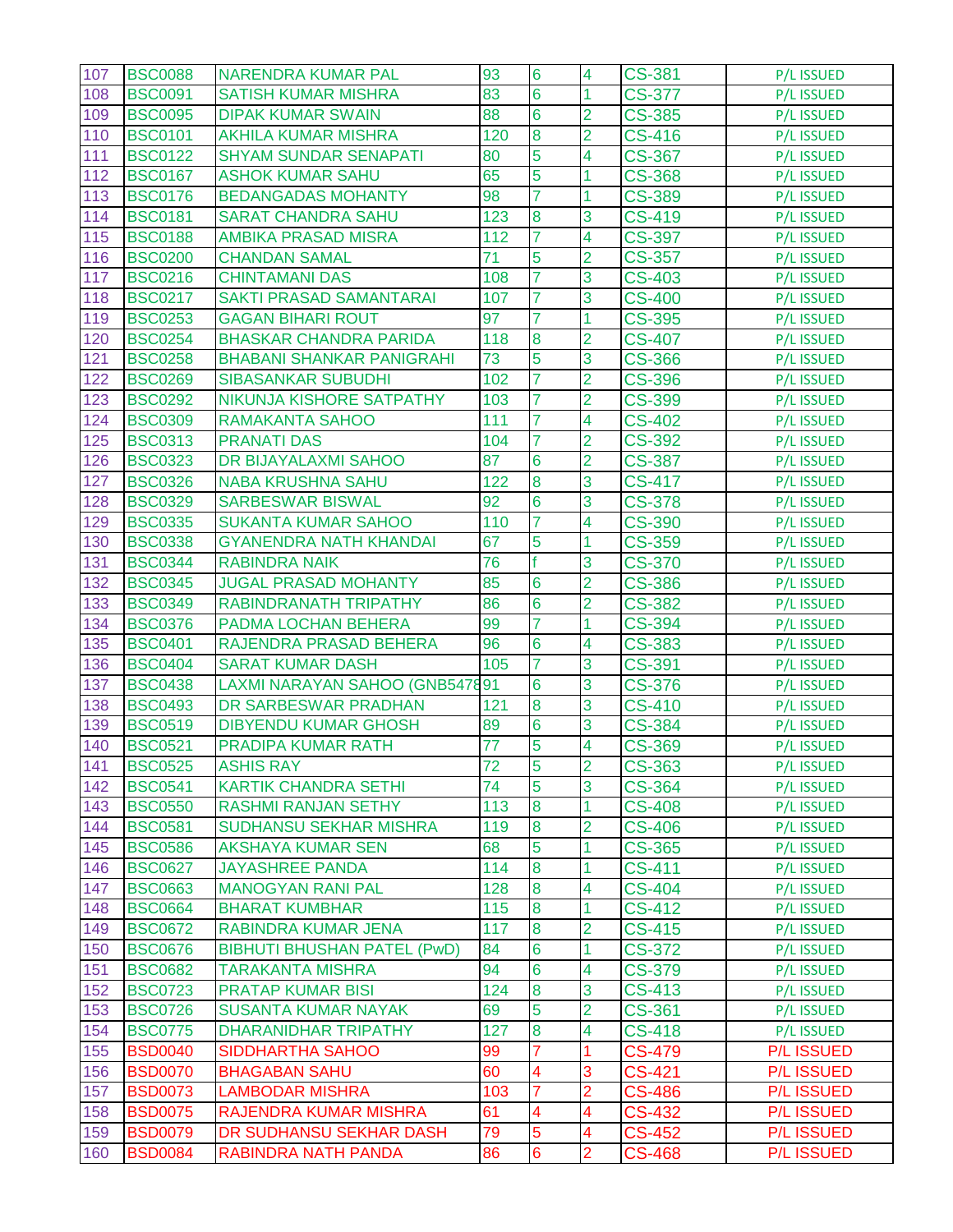| 161                                                                         | <b>BSD0089</b> | <b>DEEPAK KUMAR PANDA</b>           | 66  | 5                       | $\overline{1}$ | <b>CS-439</b> | <b>P/L ISSUED</b> |
|-----------------------------------------------------------------------------|----------------|-------------------------------------|-----|-------------------------|----------------|---------------|-------------------|
| 162                                                                         | <b>BSD0114</b> | <b>BRAHAMANANDA BRAHMA</b>          | 55  | $\overline{4}$          | $\overline{2}$ | <b>CS-430</b> | <b>P/L ISSUED</b> |
| 163                                                                         | <b>BSD0162</b> | <b>BIPIN BIHARI MAHAPATRO</b>       | 52  | $\overline{4}$          | 1              | <b>CS-434</b> | <b>P/L ISSUED</b> |
| 164                                                                         | <b>BSD0163</b> | <b>SANTOSH KUMAR MOHANTY</b>        | 97  | $\overline{7}$          | $\overline{1}$ | <b>CS-484</b> | <b>P/L ISSUED</b> |
| 165                                                                         | <b>BSD0169</b> | <b>MANOJ KUMAR SAHOO</b>            | 76  | 5                       | 3              | <b>CS-447</b> | <b>P/L ISSUED</b> |
| 166                                                                         | <b>BSD0171</b> | <b>AMITAV MISHRA</b>                | 51  | 4                       | 1              | <b>CS-427</b> | <b>P/L ISSUED</b> |
| 167                                                                         | <b>BSD0183</b> | <b>BISWA SWARUP MISRA</b>           | 68  | 5                       | 1              | <b>CS-450</b> | <b>P/L ISSUED</b> |
| 168                                                                         | <b>BSD0195</b> | <b>GOPO BIHARI PANDA</b>            | 58  | $\overline{\mathbf{4}}$ | 3              | <b>CS-420</b> | <b>P/L ISSUED</b> |
| 169                                                                         | <b>BSD0210</b> | DR BASANTA KUMAR SAHU (GNC5         | 105 | $\overline{7}$          | 3              | <b>CS-483</b> | <b>P/L ISSUED</b> |
| 170                                                                         | <b>BSD0223</b> | <b>SAROJ KUMAR MAHAPATRA</b>        | 56  | 4                       | $\overline{2}$ | CS-431        | <b>P/L ISSUED</b> |
| 171                                                                         | <b>BSD0229</b> | <b>BIJAY KUMAR PRADHAN</b>          | 67  | 5                       | $\overline{1}$ | <b>CS-449</b> | <b>P/L ISSUED</b> |
| 172                                                                         | <b>BSD0230</b> | DR HRUDANANDA JENA                  | 80  | $\overline{5}$          | 4              | <b>CS-451</b> | <b>P/L ISSUED</b> |
| 173                                                                         | <b>BSD0240</b> | <b>DEBABRATA NAYAK</b>              | 81  | $6\phantom{1}6$         | 1              | <b>CS-467</b> | <b>P/L ISSUED</b> |
| 174                                                                         | <b>BSD0246</b> | DR RAGHUNATH PRADHAN                | 49  | $\overline{4}$          | 1              | <b>CS-422</b> | <b>P/L ISSUED</b> |
| 175                                                                         | <b>BSD0248</b> | PURNA CHANDRA MISHRA                | 59  | $\overline{\mathbf{4}}$ | 3              | <b>CS-426</b> | <b>P/L ISSUED</b> |
| 176                                                                         | <b>BSD0249</b> | <b>MOHANDAS KARAMCHAND PRADH106</b> |     |                         | 3              | <b>CS-482</b> | <b>P/L ISSUED</b> |
| 177                                                                         | <b>BSD0257</b> | <b>SANJAY KUMAR PANDA</b>           | 98  |                         | 1              | <b>CS-481</b> | <b>P/L ISSUED</b> |
| 178                                                                         | <b>BSD0261</b> | <b>ANUP KUMAR DAS</b>               | 89  | $6\phantom{1}6$         | 3              | <b>CS-458</b> | <b>P/L ISSUED</b> |
| 179                                                                         | <b>BSD0270</b> | <b>AKSHYA KUMAR PANDA</b>           | 100 | $\overline{7}$          | 1              | <b>CS-487</b> | <b>P/L ISSUED</b> |
| 180                                                                         | <b>BSD0286</b> | DR ANANTA KUMAR NAIK                | 90  | $6\overline{6}$         | 3              | <b>CS-469</b> | <b>P/L ISSUED</b> |
| 181                                                                         | <b>BSD0287</b> | <b>DEKHU TURWAR</b>                 | 101 |                         | $\overline{2}$ | <b>CS-489</b> | <b>P/L ISSUED</b> |
| 182                                                                         | <b>BSD0304</b> | <b>PANCHANAN DASH</b>               | 74  | 5                       | 3              | <b>CS-444</b> | <b>P/L ISSUED</b> |
| 183                                                                         | <b>BSD0325</b> | DR SOOBRATA ROY                     | 91  | $6\phantom{1}6$         | 3              | <b>CS-464</b> | <b>P/L ISSUED</b> |
| 184                                                                         | <b>BSD0355</b> | DR CHITTARANJAN BEHERA              | 70  | $\overline{5}$          | $\overline{2}$ | <b>CS-453</b> | <b>P/L ISSUED</b> |
| 185                                                                         | <b>BSD0409</b> | <b>TAPAS KUMAR PANDA</b>            | 111 | $\overline{7}$          | $\overline{4}$ | <b>CS-476</b> | <b>P/L ISSUED</b> |
| 186                                                                         | <b>BSD0471</b> | <b>SANJIT KR SENAPATI</b>           | 104 | $\overline{7}$          | $\overline{2}$ | <b>CS-485</b> | <b>P/L ISSUED</b> |
| 187                                                                         | <b>BSD0482</b> | <b>HRUSHIKESHA SAHOO</b>            | 88  | $6\overline{6}$         | $\overline{2}$ | <b>CS-457</b> | <b>P/L ISSUED</b> |
| 188                                                                         | <b>BSD0504</b> | <b>HARIS CHANDRA ACHARYA</b>        | 85  | $6\phantom{1}6$         | $\overline{2}$ | CS-471        | <b>P/L ISSUED</b> |
| 189                                                                         | <b>BSD0508</b> | <b>SASMEETA SABAT</b>               | 64  | $\overline{4}$          | 4              | <b>CS-433</b> | <b>P/L ISSUED</b> |
| 190                                                                         | <b>BSD0509</b> | DR JAGANNATH MISHRA                 | 112 | 7                       | 4              | <b>CS-475</b> | <b>P/L ISSUED</b> |
| 191                                                                         | <b>BSD0529</b> | DR (SMT) RANJITA PATTANAIK          | 63  | $\overline{\mathbf{4}}$ | 4              | <b>CS-425</b> | <b>P/L ISSUED</b> |
| 192                                                                         | <b>BSD0534</b> | <b>BANSHIDHAR MAHAPATRA</b>         | 107 | $\overline{7}$          | 3              | <b>CS-477</b> | <b>P/L ISSUED</b> |
| 193                                                                         | <b>BSD0540</b> | <b>DEVADATTA SASMALA</b>            | 110 | 7                       | 4              | <b>CS-488</b> | <b>P/L ISSUED</b> |
| 194                                                                         | <b>BSD0546</b> | <b>SAURABH GARG</b>                 | 77  | $\overline{5}$          | 4              | <b>CS-446</b> | <b>P/L ISSUED</b> |
| 195                                                                         | <b>BSD0595</b> | <b>KESHAR KUNJA MOHANTY</b>         | 50  | 4                       | н              | <b>CS-428</b> | <b>P/L ISSUED</b> |
| 196                                                                         | <b>BSD0603</b> | DR RACHITA PATTANAYAK               | 65  | 5                       | $\overline{1}$ | <b>CS-440</b> | <b>P/L ISSUED</b> |
| 197                                                                         | <b>BSD0641</b> | <b>JAGANNATH PATRO</b>              | 108 | 7                       | 3              | <b>CS-478</b> | <b>P/L ISSUED</b> |
| 198                                                                         | <b>BSD0652</b> | CHERIYA VETTEL PREMADASAN           | 73  | 5                       | 3              | CS-438        | <b>P/L ISSUED</b> |
| 199                                                                         | <b>BSD0700</b> | <b>AMAR KUMAR PRUSTY</b>            | 69  | 5                       | $\overline{2}$ | CS-441        | <b>P/L ISSUED</b> |
| 200                                                                         | <b>BSD0709</b> | <b>SHRI NIRANJAN KUMAR NAYAK</b>    | 71  | 5                       | $\overline{2}$ | <b>CS-442</b> | <b>P/L ISSUED</b> |
| 201                                                                         | <b>BSD0722</b> | <b>SUNIL KUMAR MISRA</b>            | 57  | 4                       | 3              | <b>CS-435</b> | <b>P/L ISSUED</b> |
| 202                                                                         | <b>BSD0728</b> | <b>ATANU KUMAR PATTANAIK</b>        | 82  | $6\phantom{1}6$         |                | <b>CS-466</b> | <b>P/L ISSUED</b> |
| 203                                                                         | <b>BSD0729</b> | <b>SANTOSH KUMAR DASH</b>           | 102 | $\overline{7}$          | 2              | <b>CS-474</b> | <b>P/L ISSUED</b> |
| 204                                                                         | <b>BSD0730</b> | <b>NANDA DULAL DAS</b>              | 72  | 5                       | $\overline{2}$ | <b>CS-448</b> | <b>P/L ISSUED</b> |
| 205                                                                         | <b>BSD0731</b> | <b>RAMESH CHANDRA PADHI</b>         | 93  | 6                       | 4              | <b>CS-470</b> | <b>P/L ISSUED</b> |
| 206                                                                         | <b>BSD0747</b> | <b>BIRANCHI NARAYAN SATPATHY</b>    | 62  | 4                       | 4              | <b>CS-423</b> | <b>P/L ISSUED</b> |
| 207                                                                         | <b>BSD0750</b> | <b>RAMESH CHANDRA MUNDA</b>         | 78  | 5                       | 4              | <b>CS-445</b> | <b>P/L ISSUED</b> |
| 208                                                                         | <b>BSD0761</b> | JAYA JAGABANDHU PATRA (PwD)         | 84  | 6                       | 1              | <b>CS-456</b> | <b>P/L ISSUED</b> |
| 209                                                                         | <b>BSD0763</b> | <b>RAJESH KUMAR NAIK</b>            | 53  | 4                       | 2              | <b>CS-429</b> | <b>P/L ISSUED</b> |
| 210                                                                         | <b>BSD0766</b> | <b>BRAJA KISHORE PATI</b>           | 95  | $6\phantom{1}6$         | 4              | <b>CS-459</b> | <b>P/L ISSUED</b> |
| 211                                                                         | <b>BSD0770</b> | <b>BIKAS RAY</b>                    | 83  | 6                       |                | <b>CS-462</b> | <b>P/L ISSUED</b> |
| <b>NON-VOTERS DUE TO OUTSTANDING PAYMENT OR NON-SUBMISSION OF ANNEXURES</b> |                |                                     |     |                         |                |               |                   |
| 212                                                                         | <b>BSB0008</b> | <b>SATYA SHANKAR SATPATHY</b>       | 194 | 13                      | $\vert$        | <b>CS-326</b> | <b>NOT RECD</b>   |
| 213                                                                         | <b>BSB0045</b> | <b>DR PHATIK PAL</b>                | 212 | 14                      | $\mathbf{1}$   | <b>CS-347</b> | <b>NOT RECD</b>   |